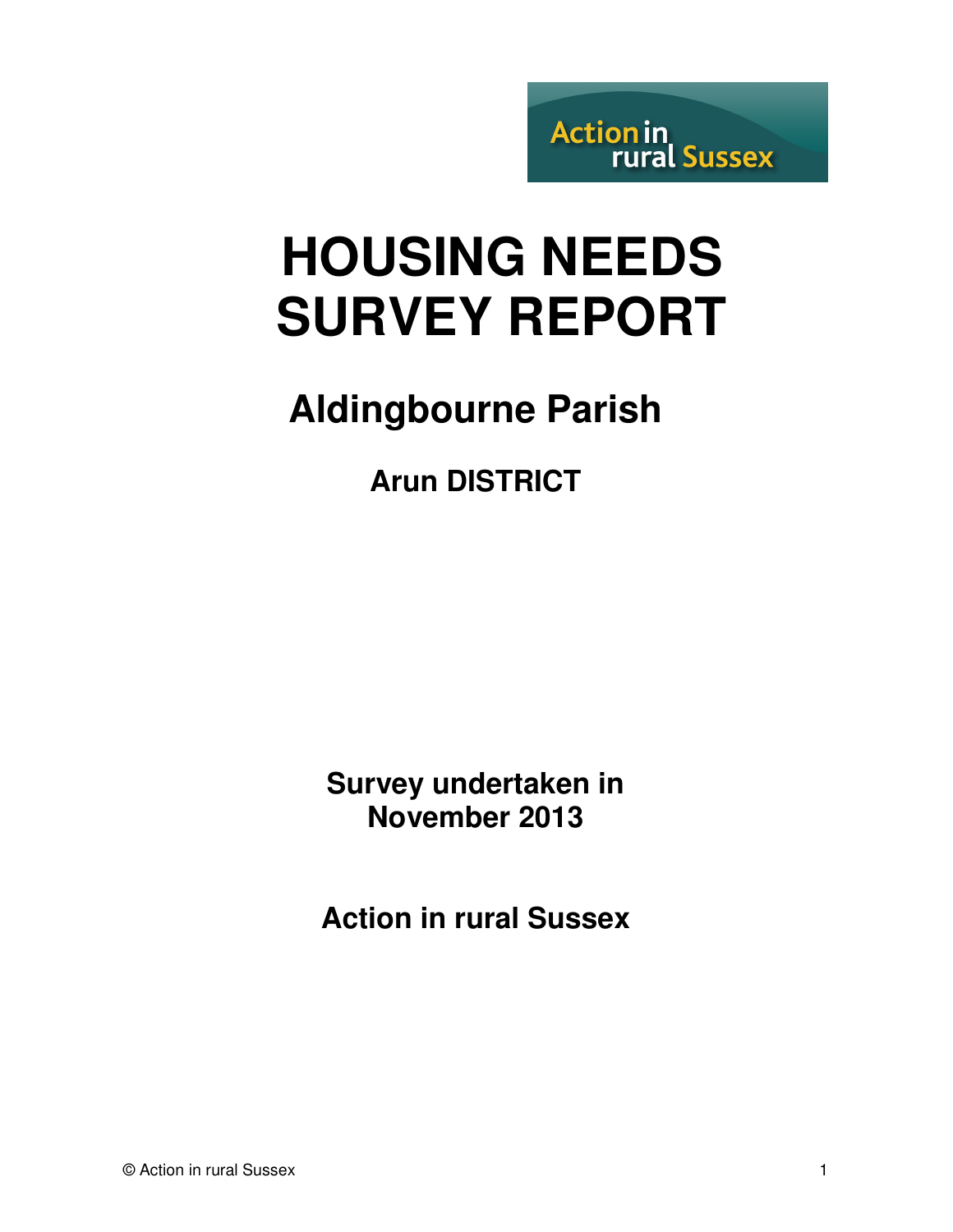#### **Contents**

| $1 -$                   |                                                                    |  |
|-------------------------|--------------------------------------------------------------------|--|
| 1.1                     |                                                                    |  |
| 1.2                     |                                                                    |  |
| 1.3                     |                                                                    |  |
| 1.4                     |                                                                    |  |
|                         |                                                                    |  |
| 2 <sup>1</sup>          |                                                                    |  |
| 2.1                     |                                                                    |  |
| 2.2                     |                                                                    |  |
|                         |                                                                    |  |
| $\mathbf{3}$            |                                                                    |  |
| 3.1.1                   |                                                                    |  |
| 3.1.2                   |                                                                    |  |
|                         |                                                                    |  |
| $\overline{\mathbf{4}}$ |                                                                    |  |
| 4.1                     |                                                                    |  |
| 4.2                     |                                                                    |  |
| 4.3                     |                                                                    |  |
| 4.4                     |                                                                    |  |
| 4.5                     |                                                                    |  |
| 4.6                     |                                                                    |  |
| 4.7                     |                                                                    |  |
| 4.8                     |                                                                    |  |
| 4.9                     | Does any family member need to move now or in the next 5 years? 15 |  |
| 4.10                    |                                                                    |  |
|                         |                                                                    |  |
| 5                       |                                                                    |  |
| 5.1                     |                                                                    |  |
| 5.2                     |                                                                    |  |
| 5.3                     |                                                                    |  |
| 5.4                     |                                                                    |  |
| 5.5                     |                                                                    |  |
| 5.6                     |                                                                    |  |
| 5.7                     |                                                                    |  |
| 5.8                     |                                                                    |  |
| 5.9                     |                                                                    |  |
| 5.10                    |                                                                    |  |
|                         |                                                                    |  |
| 6                       |                                                                    |  |
| 6.1                     |                                                                    |  |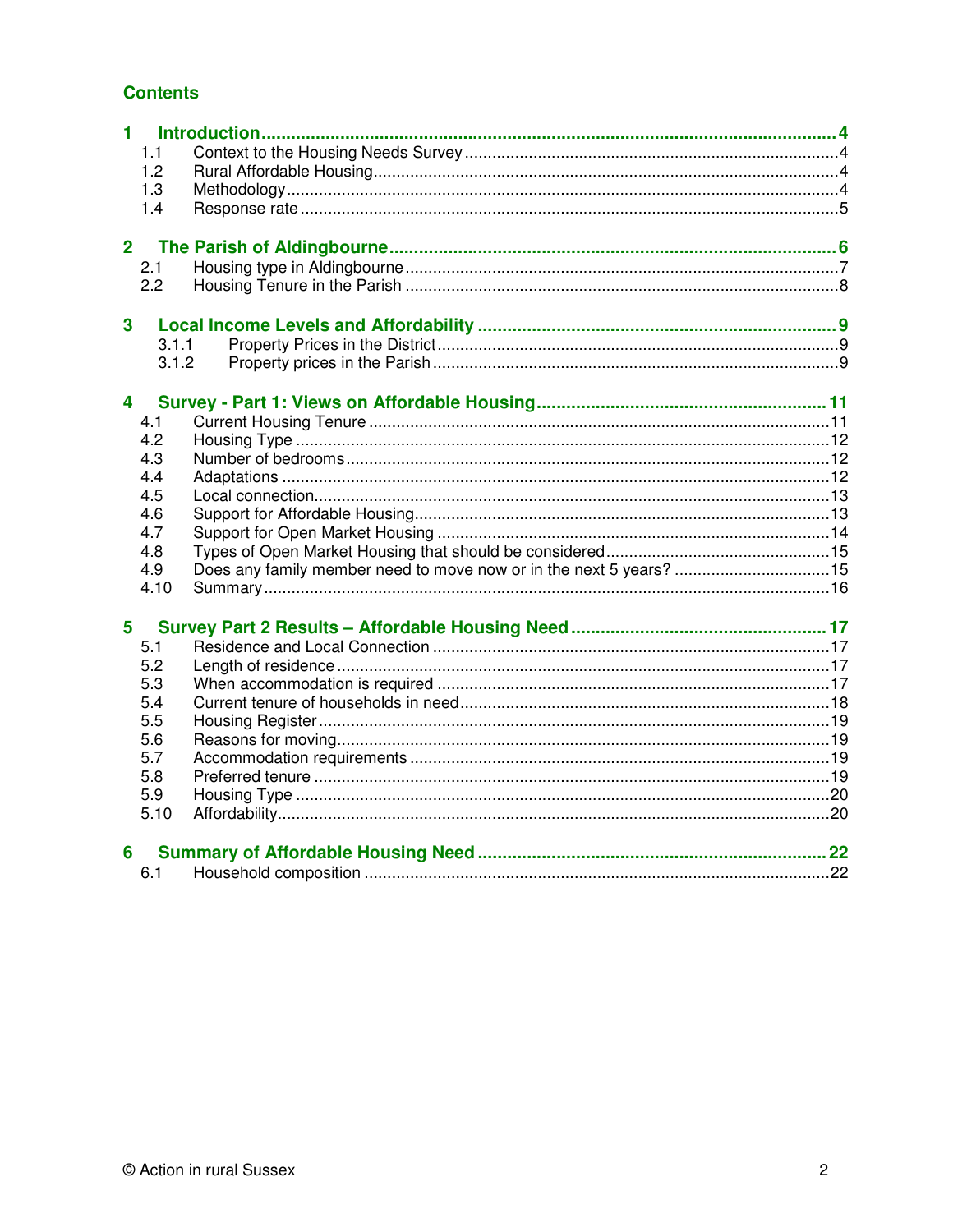# **List of Figures and Tables**

| Figure 11 - Annual Incomes of Households in Housing Need with a local connection  21 |  |
|--------------------------------------------------------------------------------------|--|
| Figure 12 - Savings of Households in Housing Need with a local connection21          |  |
|                                                                                      |  |
|                                                                                      |  |
|                                                                                      |  |
|                                                                                      |  |
|                                                                                      |  |
|                                                                                      |  |
|                                                                                      |  |
|                                                                                      |  |
|                                                                                      |  |
|                                                                                      |  |
|                                                                                      |  |
|                                                                                      |  |
|                                                                                      |  |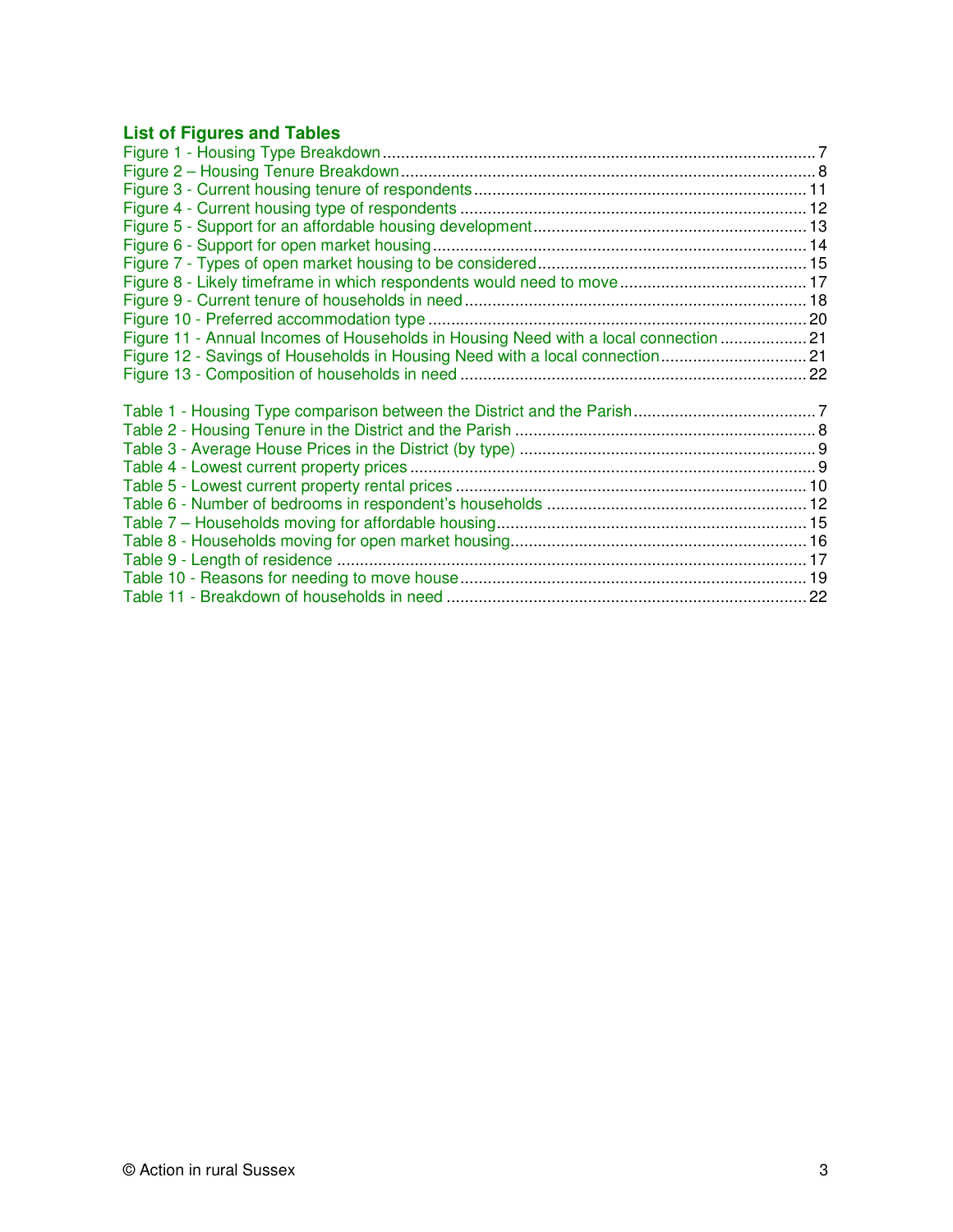### **1 Introduction**

#### **1.1 Context to the Housing Needs Survey**

Action in rural Sussex as the Rural Housing Enabler for Sussex was asked by Aldingbourne Parish Council to undertake a Housing Needs Survey of the Parish in the Autumn of 2013.

The aim of the survey was to determine the existing and future housing needs of residents, particularly those on low or modest incomes. This report provides a snapshot of the scale and nature of the affordable housing required by local people in Aldingbourne.

#### **1.2 Rural Affordable Housing**

Affordable housing is housing made available either for rent or on a shared ownership basis (i.e. part purchase/part rent). It is built and provided only where these is a clear evidence of need, to those otherwise unable to afford appropriate housing at market prices.

The main mechanism for providing affordable housing in rural areas is via Exception Sites policy. This allows rural sites to be identified and used solely for the provision of affordable housing in locations which would not normally be used for housing due to policies restricting such development.

Rural 'Exception Sites' as they are commonly called can only be used for affordable housing, and must remain so in perpetuity. Planning conditions and legal agreements are used to restrict the occupation of these properties to people falling within categories of need and who can prove a local connection through family, residence or work.

The role of the Rural Housing Enabler (RHE) is to provide independent support, advice and information to Parish Councils and community groups concerned about the lack of affordable housing in their rural communities. Action in rural Sussex provides a Rural Housing Enabling service in both East and West Sussex.

Action in rural Sussex (AirS) is a registered charity (No.1035401) whose purpose is to improve the quality of life of local communities, particularly for disadvantaged people, and to facilitate the development of thriving, diverse and sustainable communities throughout rural Sussex.

#### **1.3 Methodology**

The primary mechanism for gauging the level of need for affordable housing in rural areas is by undertaking a Parish Housing Needs Survey. This involves surveying all households within the Parish in order to obtain information which can be used to assess the scale and nature of the need locally.

The Housing Needs Survey consists of two main parts:

- 1. The first part is for all households to complete. It contains questions used to identify those who believe they have a housing need and asks them to provide information to support this. It also asks respondents whether they support the concept of constructing a small affordable housing development in the community and if so, where.
- 2. Part 2 of the survey form contains questions used to capture information on the specific household circumstances and housing requirements of respondents. This section is to be completed by those households who currently are, or expect to be, in need of affordable or more appropriate housing.

The survey was delivered by post to 1,605 households in the parish using the Council Tax Register provided by the Local Authority. The survey pack delivered consisted of a covering letter from the Parish Council outlining the purpose of the survey, the survey form itself and a postage paid self-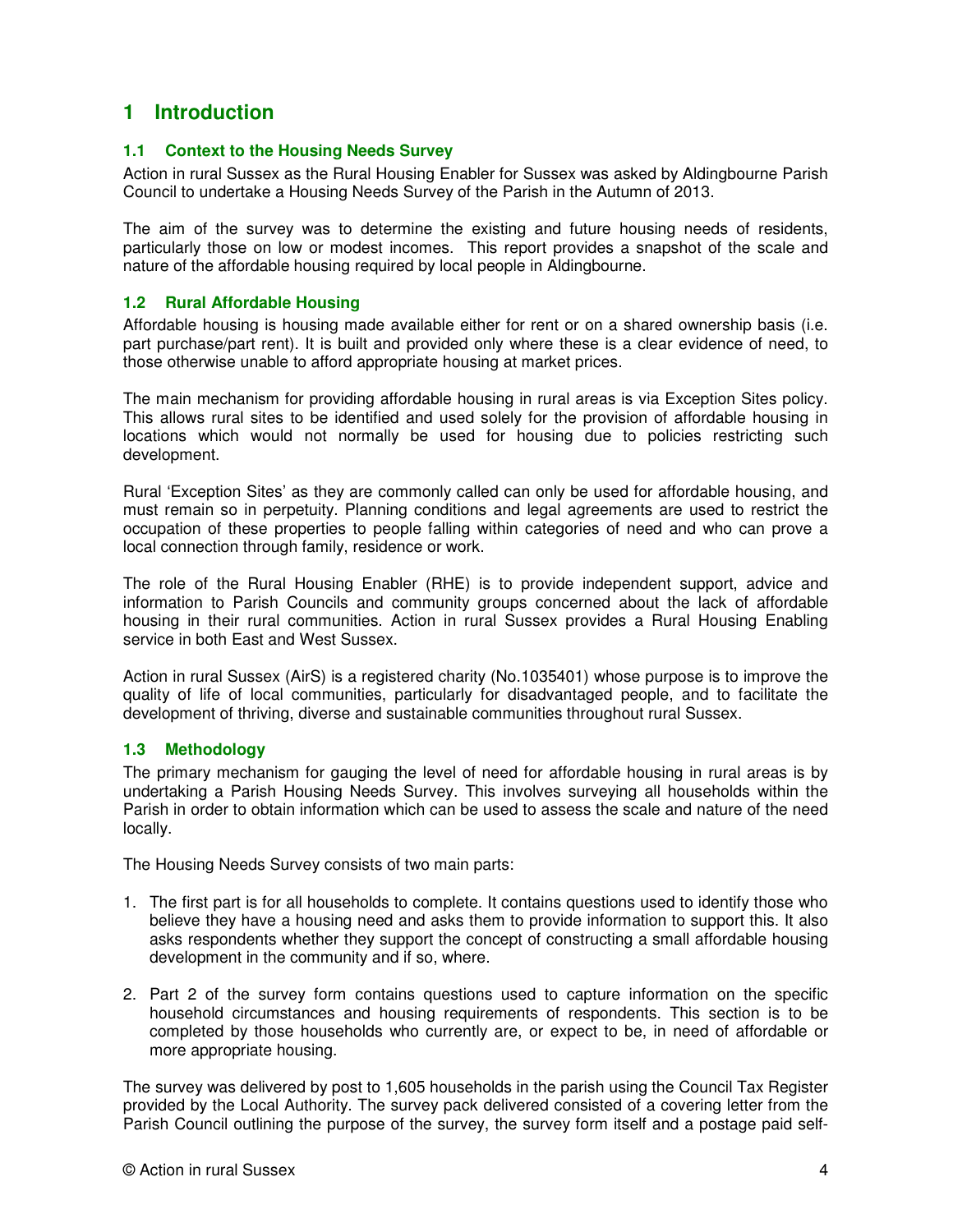addressed envelope which households could use to return the survey form. The closing date for the survey was 25<sup>th</sup> November 2013.

#### **1.4 Response rate**

Overall 1,605 questionnaires were sent out; one to each household in the parish. A total of 452 survey forms were returned. This gives the Housing Needs Survey a response rate of 28.2%.

2 households identified that their property was not their main home and were subsequently excluded from the number available for analysis. The total for analysis was therefore 450 households.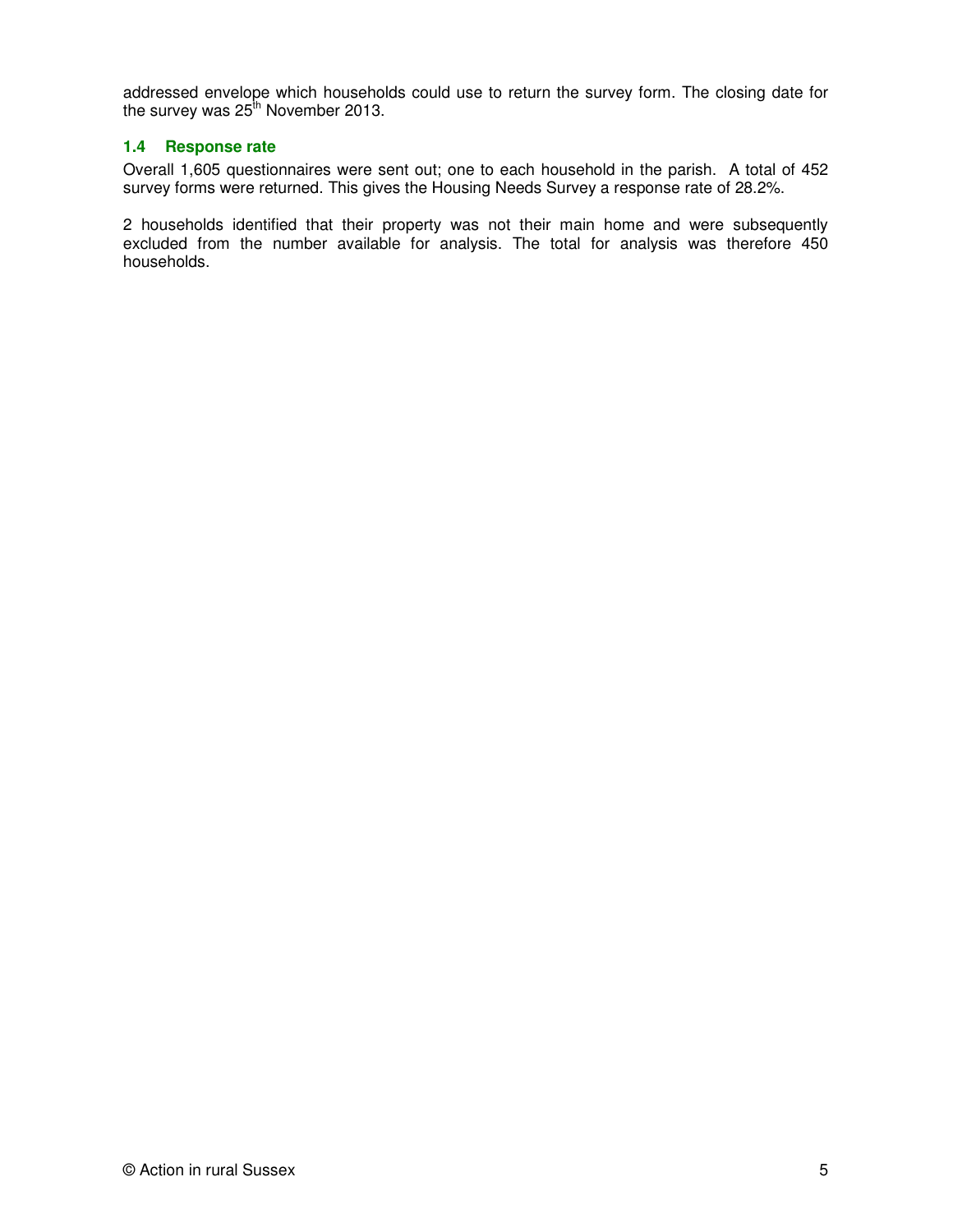# **2 The Parish of Aldingbourne**

The Parish of Aldingbourne is located at the western edge of Arun District in West Sussex adjacent to the border with Chcihester District.

The Parish is located approximately 6 miles east of Chichester alongside the main A27 road which serves as the main arterial coast road. The Parish contains the villages of Aldingbourne, Westergate, Norton, Nyton, Woodgate and Lidsey. The parish contains a small number of facilities and services.

According to the Census, the population of the parish was 3,819 persons in 2011.

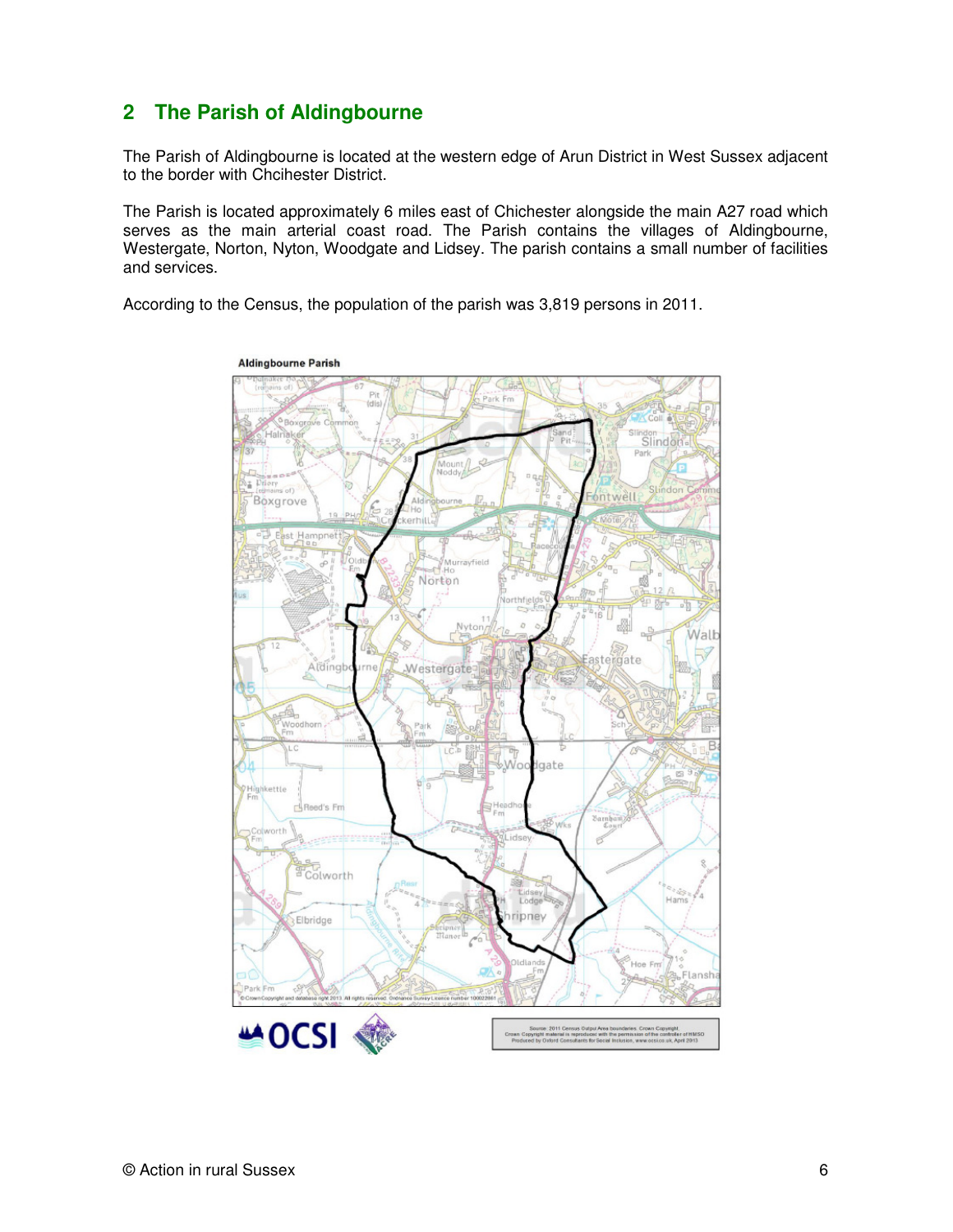#### **2.1 Housing type in Aldingbourne**

Figure 1 provides a breakdown of the existing structure of the housing stock in Aldingbourne Parish (as at the Census - 2011).

The data shows that in 2011 the greatest proportion of properties in the parish were detached properties. These made up 39.0% of the housing at that time, with a smaller proportion of semidetached properties (33.3%), 15.2% being terraced, 7.6% being flats/maisonettes and 4.9% being caravans or other mobile or temporary structures.

#### **Figure 1 - Housing Type Breakdown**



#### **Housing Type Breakdown (Census 2011)**

As Table 1 shows, Aldingbourne has a significantly higher proportion of detached housing (39.0%) compared to the rest of Arun District (33.9%), as well as a higher proportion of semi-detached housing (33.3% compared to 23.7%). It has a lower level of terraced housing (15.2% compared to 19.8%) and a significantly lower proportion of flats/maisonettes (7.6% compared to 20.8%). The caravans and mobile/temporary structures represent a far higher proportion of the housing stock in Aldingbourne than in the District (4.9% compared to 1.3%).

| <u>rable 1 - Housing Type comparison between the bistrict and the Farish</u> |                 |               |
|------------------------------------------------------------------------------|-----------------|---------------|
| <b>Housing Type</b>                                                          | <b>District</b> | <b>Parish</b> |
| Detached                                                                     | 22,628 (33.9%)  | 603 (39.0%)   |
| Semi-detached                                                                | 15,832 (23.7%)  | 515 (33.3%)   |
| Terraced                                                                     | 13,223 (19.8%)  | 235 (15.2%)   |
| Flat / Maisonette                                                            | 13,880 (20.8%)  | 117 (7.6%)    |
| Caravan or other mobile/temporary structure                                  | 834 (1.3%)      | 75 (4.9%)     |
| $\sim$<br>$\begin{array}{c} \hline \end{array}$                              |                 |               |

(Source: Census 2011)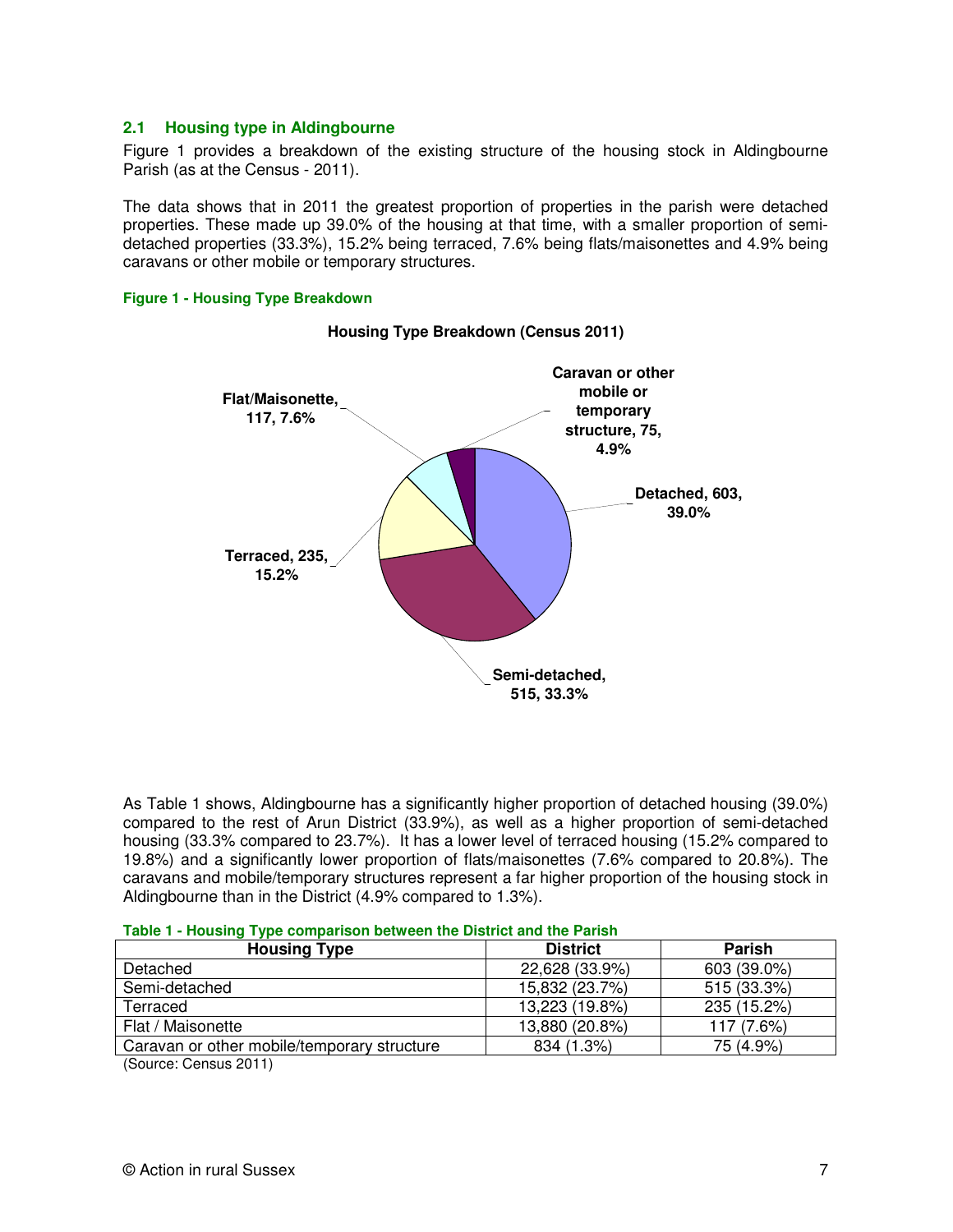#### **2.2 Housing Tenure in the Parish**

From the 2011 Census data and as seen in Table 2, the predominant tenure in Aldingbourne parish is owner-occupied housing (81.3%), with rates comparable to but slightly higher than for the rest of Arun District (73.8%). The proportion of shared ownership properties is lower than for the rest of the District (0.5% compared to 1.3%).

The parish has lower levels of Social Rented housing (Housing Association) and Local Authority rental housing than the rest of Arun District (7.6% compared to 8.8%). It also has lower levels of private sector rentable properties than for the remainder of Arun District (9.8% compared to 15.3%), but lower rates of those in the 'Other' category (0.8% compared to 1.2%).

| Tenure                                              | <b>District</b> | <b>Parish</b> |
|-----------------------------------------------------|-----------------|---------------|
| Owner occupied (owned<br>outright or with mortgage) | 49,254 (73.8%)  | 1,256 (81.3%) |
| Shared ownership                                    | 566 (1.3%)      | 7(0.5%)       |
| (Part owned-part rented)                            |                 |               |
| Social Rented (Housing                              | 5,886 (8.8%)    | 117 (7.6%)    |
| Association / Council rent)                         |                 |               |
| Private rent                                        | 10,211 (15.3%)  | 152 (9.8%)    |
| Other (Living rent free)                            | 789 (1.2%)      | 13 (0.8%)     |
|                                                     |                 |               |

#### **Table 2 - Housing Tenure in the District and the Parish**

(Source: Census 2011)

#### **Figure 2 – Housing Tenure Breakdown**



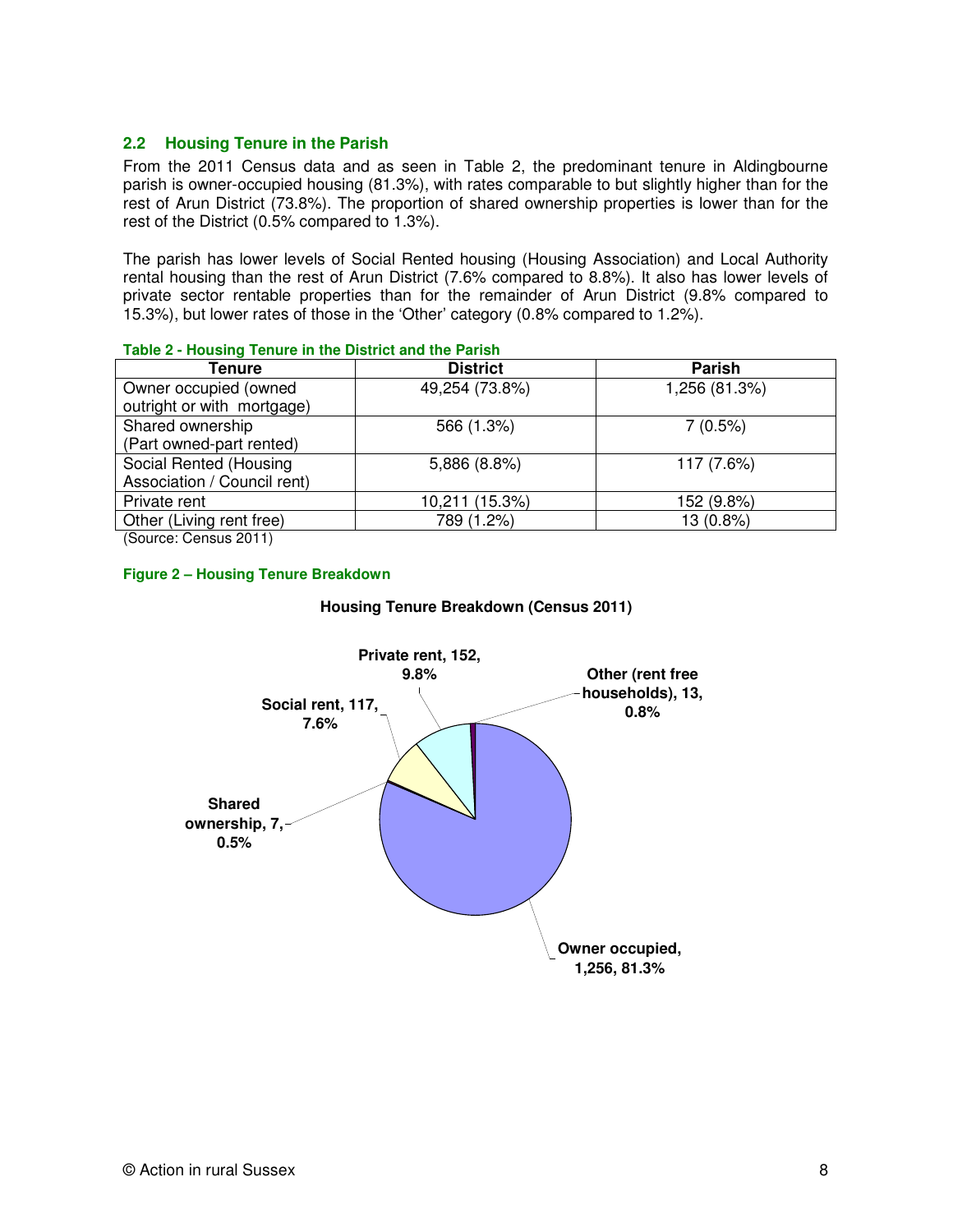# **3 Local Income Levels and Affordability**

#### **3.1.1 Property Prices in the District**

The table below shows the Land Registry's average selling price for different types of open-market housing in the District between April to June 2013 (the latest data release).

From these figures the income required to purchase each type of property has been provided. This is calculated on the basis of a securing a 90% mortgage with a 3.5 x gross income lending ratio. From this it can be seen that the lowest income required to purchase an average price flat in the District would be £35,933.

| <b>Housing Type</b> | <b>Average Price</b> | <b>Income Required</b> |
|---------------------|----------------------|------------------------|
| All Housing         | £239,886             | £61,648                |
| Detached            | £345,789             | £88,917                |
| Semi-Detached       | £210,019             | £54,004                |
| Terraced            | £205,787             | £52,916                |
| Flat                | £139,741             | £35,933                |

#### **Table 3 - Average House Prices in the District (by type)**

Source: Land Registry (2012)

These figures provide an overview of the current status of house prices across the District (based on sale prices). It should be noted that house prices may fluctuate at various times of year and between different geographical areas.

House prices in rural areas are also likely to be higher than the District-wide averages outlined above, largely due to the limited supply of property available for sale and the higher average size of such housing stock.

#### **3.1.2 Property prices in the Parish**

A property search on www.rightmove.co.uk was also carried out to provide an indication of current prices of properties available in Aldingbourne. Table 4 shows the lowest prices for open market properties on sale in Aldingbourne and Table 5 shows the lowest prices for properties available to rent in the same area. The rental values for income required are based on monthly rents not exceeding 25% of an individual or households gross income.

From this search undertaken in December 2013, the household income required to afford to purchase an entry level home was £37,285 for a one bedroom flat (This followed a search within a 1 mile radius of the parish)

| <b>Property Type</b> | Location     | <b>Lowest Price</b> | <b>Income Required</b> |
|----------------------|--------------|---------------------|------------------------|
| 1 bed flat           | Westergate   | £145,000            | £37,285                |
| 3 bed terraced house | Woodgate     | £187,500            | £48,214                |
| 2 bed bungalow       | Woodgate     | £210,000            | £54,000                |
| 3 bed semi-detached  | Westergate   | £219,950            | £56,558                |
| house                |              |                     |                        |
| 4 bed detached       | Aldingbourne | £325,000            | £83,571                |
| house                |              |                     |                        |

#### **Table 4 - Lowest current property prices**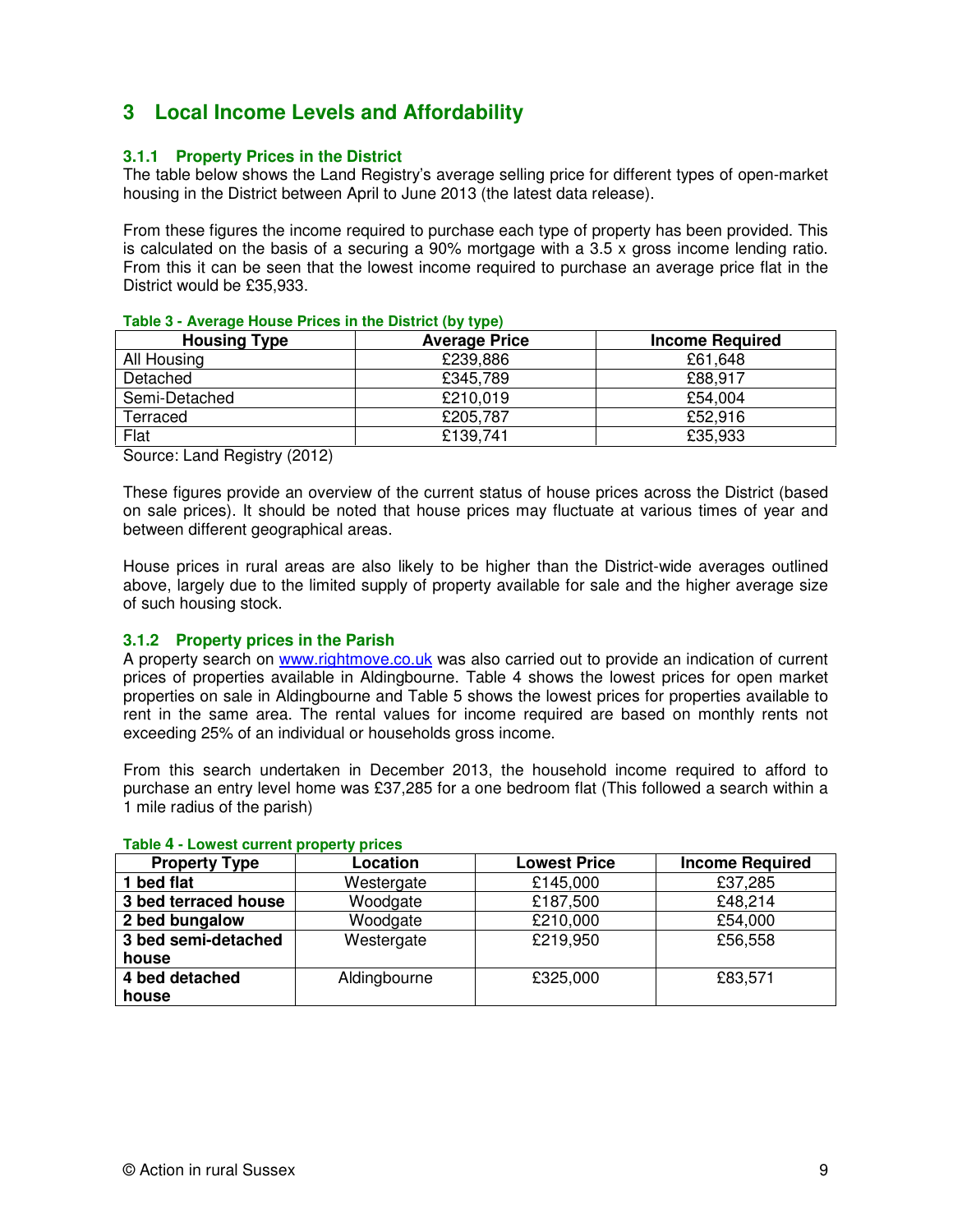From this search undertaken in December 2013 and based on current property prices, the household income required to afford to rent an entry level home was £32,400 for a 2 bedroom flat.

| Table 5 - Lowest current property rental prices |  |  |
|-------------------------------------------------|--|--|
|                                                 |  |  |

| <b>Property Type</b> | Location     | <b>Lowest Price</b> | Income required     |
|----------------------|--------------|---------------------|---------------------|
|                      |              |                     | (@25% gross income) |
| 2 bed flat           | Aldingbourne | $£675$ pcm          | £32,400             |
| 2 bed semi-detached  | Westergate   | £925 pcm            | £44,400             |
| house                |              |                     |                     |
| 3 bed semi-detached  | Woodgate     | £895 pcm            | £42,960             |
| house                |              |                     |                     |
| 3 bed detached       | Westergate   | $£925$ pcm          | £44,400             |
| house                |              |                     |                     |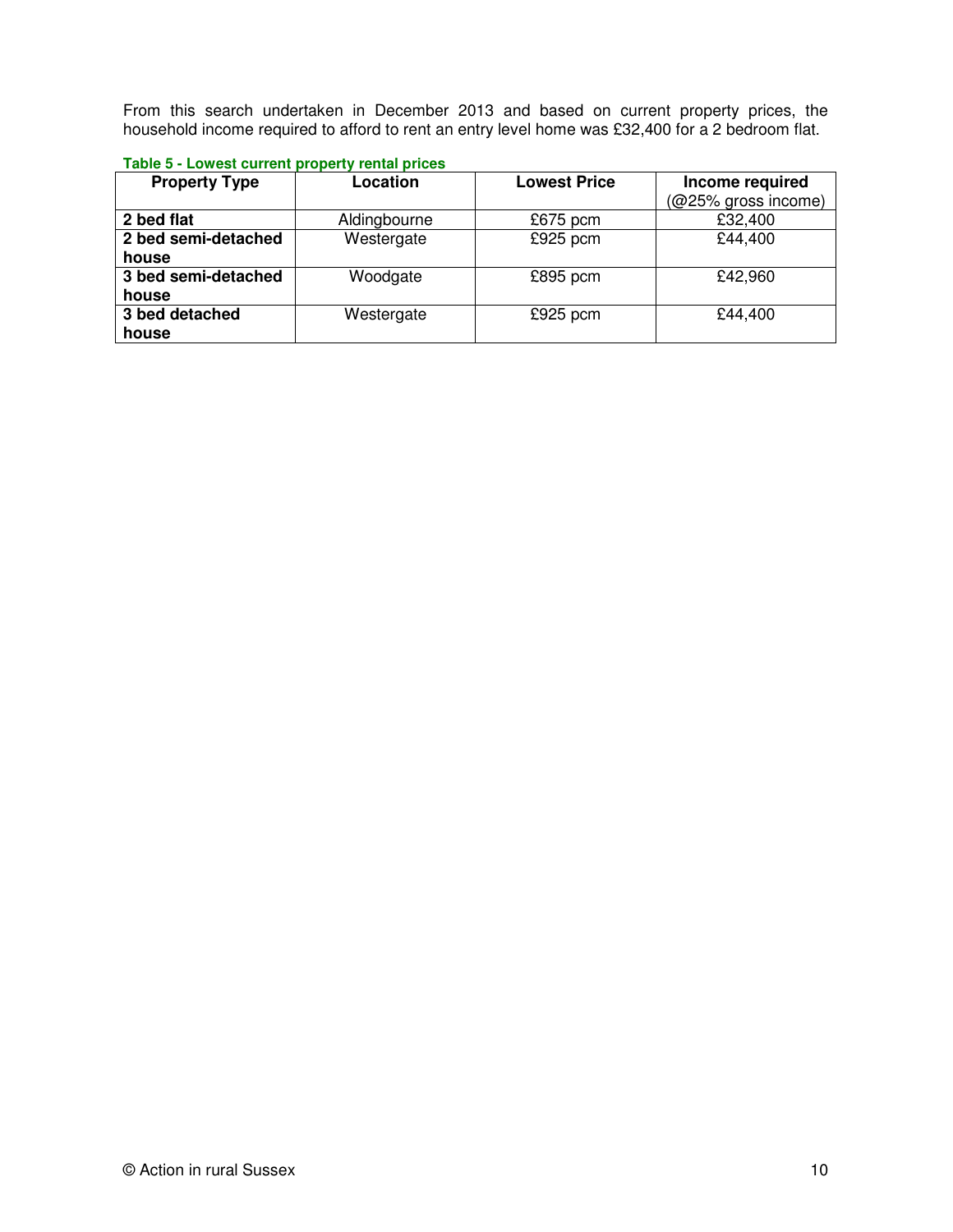# **4 Survey - Part 1: Views on Affordable Housing**

#### **4.1 Current Housing Tenure**

The vast majority of those completing the survey (99.6%) identified their current home as their main home, with 0.4% identifying it as a second home.

Of those in their main home, the greatest proportion (50.7%) owned their current home with no mortgage, with 37.6% owning it with the use of a mortgage. Of the remaining respondents: 3.6% rented privately, 2.0% rented from a Housing Association, 1.8% provided 'other' responses, 1.6% rent from a local authority and 0.0% live in tied accommodation or live with parents. 13 respondents did not complete the question.





**Breakdown of Respondents Current Housing Tenure**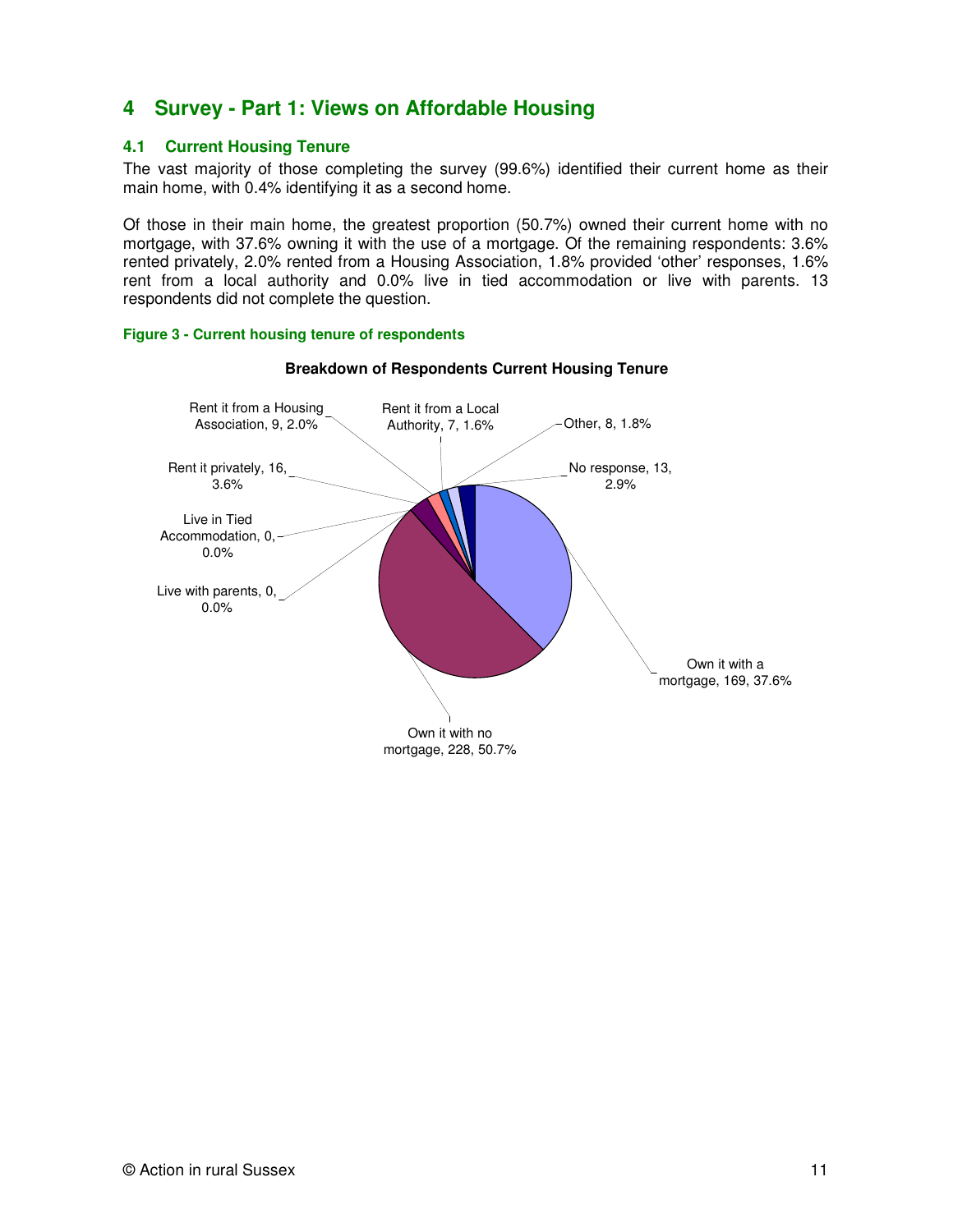#### **4.2 Housing Type**

An overwhelming majority of respondents (67.7%) identified that they currently live in a house, with 22.0% living in a bungalow and 5.9% living in a flat. Only 0.2% lived in sheltered/retirement housing (public sector), whilst 0.5% lived in sheltered/retirement housing (private sector) and 3.0% of respondents lived in a caravan/mobile home/temporary structure. 0.7% of respondents provided 'other' answers.10 respondents did not complete the question.





#### **Current housing type**

#### **4.3 Number of bedrooms**

Households with 3 bedrooms represented the most common size of dwelling amongst those responding to the survey, making up 42.8% of responding households. The next most numerous responses were for: 4 or more bedrooms (28.1%); 2 bedrooms (24.3%) and 1 bedroom (4.8%). 13 respondents did not complete the question.

| <b>Number of bedrooms</b> | <b>Number of responses</b> |
|---------------------------|----------------------------|
|                           | $21(4.8\%)$                |
|                           | 106 (24.3%)                |
|                           | 187 (42.8%)                |
| 4 or more                 | 123 (28.1%)                |
| No response               | 13                         |

**Table 6 - Number of bedrooms in respondent's households** 

#### **4.4 Adaptations**

8 respondents (1.8%) identified that their current home required adaptations in order to become suitable for the needs of a household member. 429 respondents (98.2%) said that their current home did not require any adaptations, whilst 14 respondents did not complete the question.

A total of 18 respondents (14.0%) identified that if their current home required adaptations to become suitable for the needs of a household member that they would need financial assistance to undertake such changes. Whilst 111 (86.0%) indicated they would not require financial assistance and 321 respondents provided no answer to the question.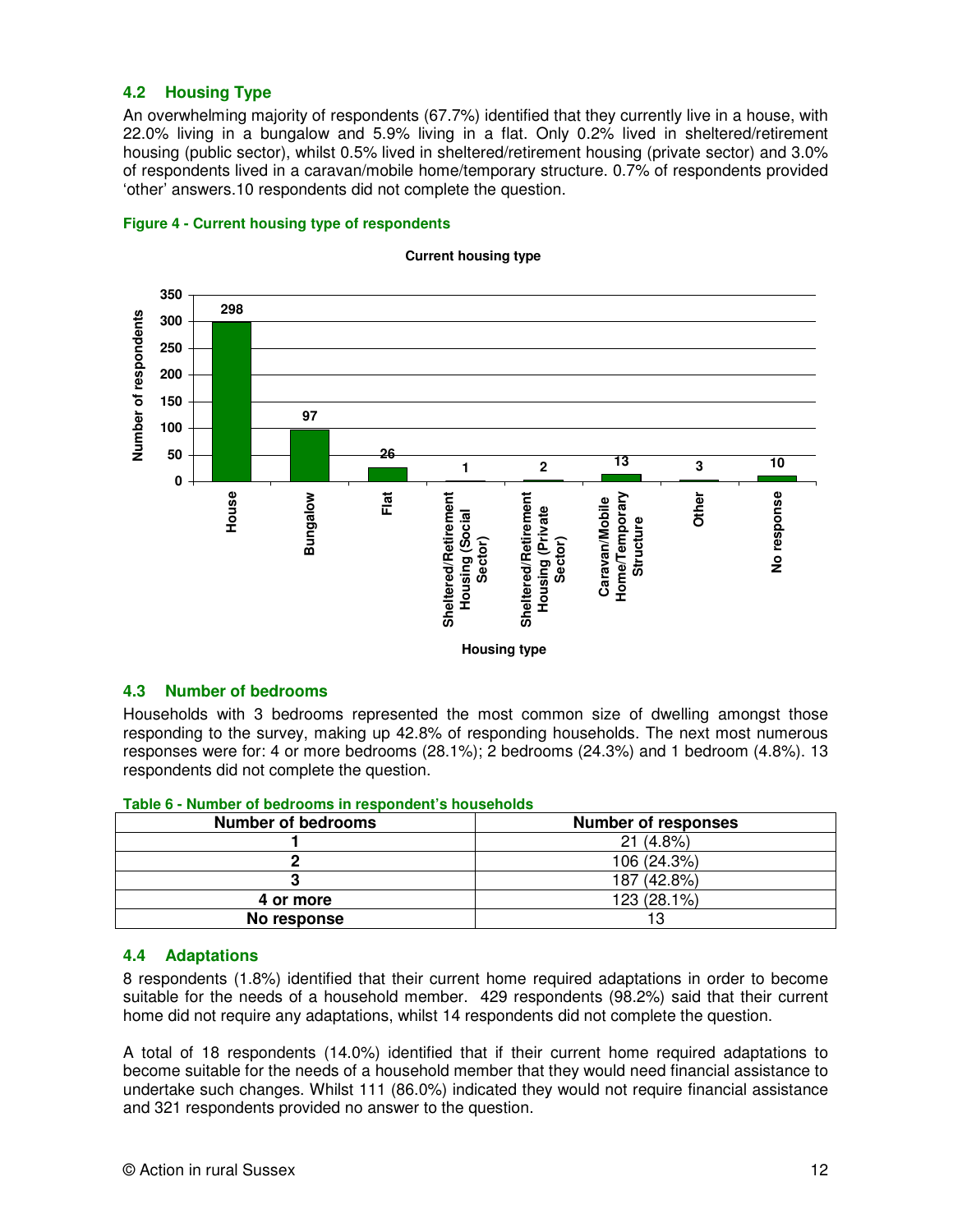#### **4.5 Local connection**

Of the 424 respondents to the question, 422 currently live in the village (99.5%). Of those responding to the question, 49 work in the village (11.6% of those responding), 76 have relatives in the village (17.9% of those responding) and 29 have previously lived in the village (6.8% of those responding). No response was provided on 26 forms.

#### **4.6 Support for Affordable Housing**

Of the respondents to the survey, 261 (58.0%) were in favour of a small affordable housing development for local people in Aldingbourne if there was a proven need. As seen in Figure 5, 173 respondents (38.4%) said that they would not support an affordable housing development and the remaining 16 respondents did not answer the question.

#### **Figure 5 - Support for an affordable housing development**



#### **Support for Affordable Housing in the Parish**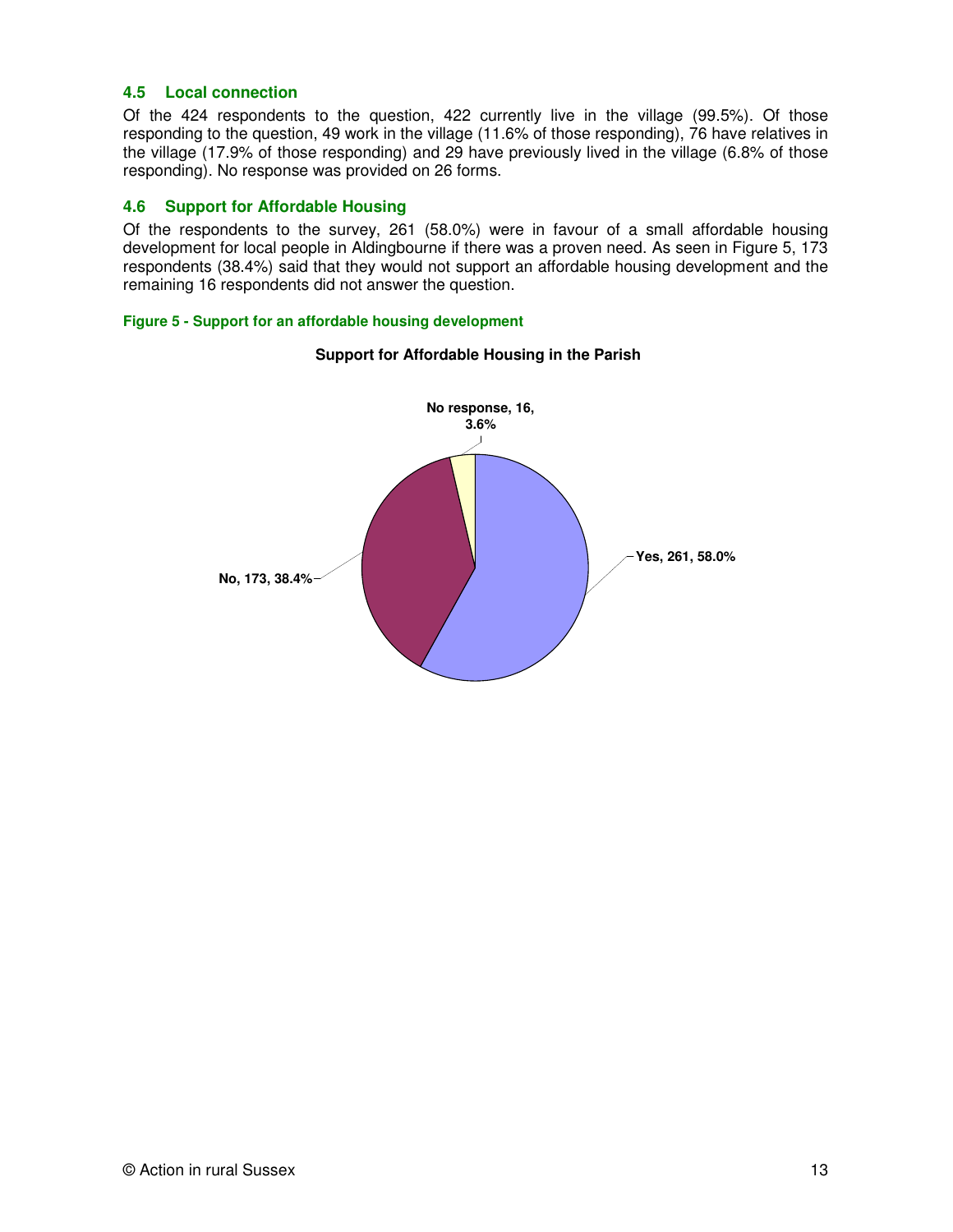#### **4.7 Support for Open Market Housing**

Of the respondents to the survey, 115 (25.6%) were in favour of other kinds of housing being made available for housing development in Aldingbourne if there was a proven need. As seen in Figure 6, 301 respondents (66.9%) said that they would not support a market housing development and the remaining 34 respondents did not answer the question.

#### **Figure 6 - Support for open market housing**



#### **Support for an Open Market Housing Development in the Parish**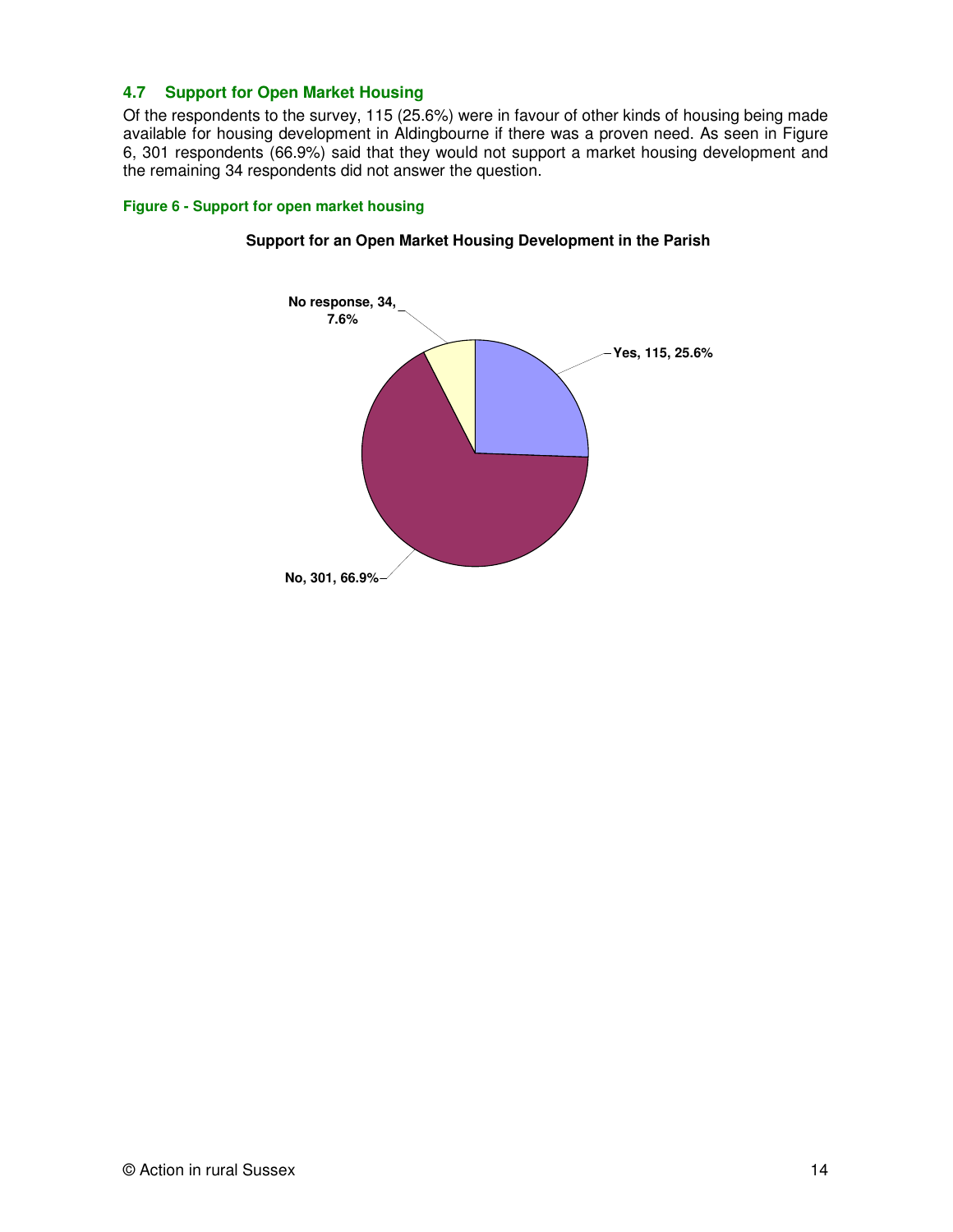#### **4.8 Types of Open Market Housing that should be considered**

Irrespective of whether respondents supported the construction of additional open-market housing in Aldingbourne, they were asked what types of open market housing should be considered were some to be constructed. The most commonly identified style of housing which respondents felt should be considered was semi-detached housing which was identified by 120 respondents (12.5% of responses to the question). The commonly identified size of property to be considered were those with 2/3 bedrooms, these were identified by 101 respondents (10.6% of responses to the question). 316 out of the 450 respondents to the survey did not complete the question.





#### **Market Housing Types to be considered**

**Housing Type**

#### **4.9 Does any family member need to move now or in the next 5 years?**

From Table 7, it can be seen that a combined total of 37 respondents said that a household member will need to move in pursuit of affordable housing. Of these, 25 said it was needed within 5 years (7.3% of all responses) and 12 said they needed to move in 5 or more years (3.5% of all responses).

| $\mu$ and $\mu$ – Households inoving for anordable housing |
|------------------------------------------------------------|
| <b>Number of households</b>                                |
| 25 (7.3%)                                                  |
| $12(3.5\%)$                                                |
| 304 (89.1%)                                                |
| 109                                                        |
| 450                                                        |
|                                                            |

#### **Table 7 – Households moving for affordable housing**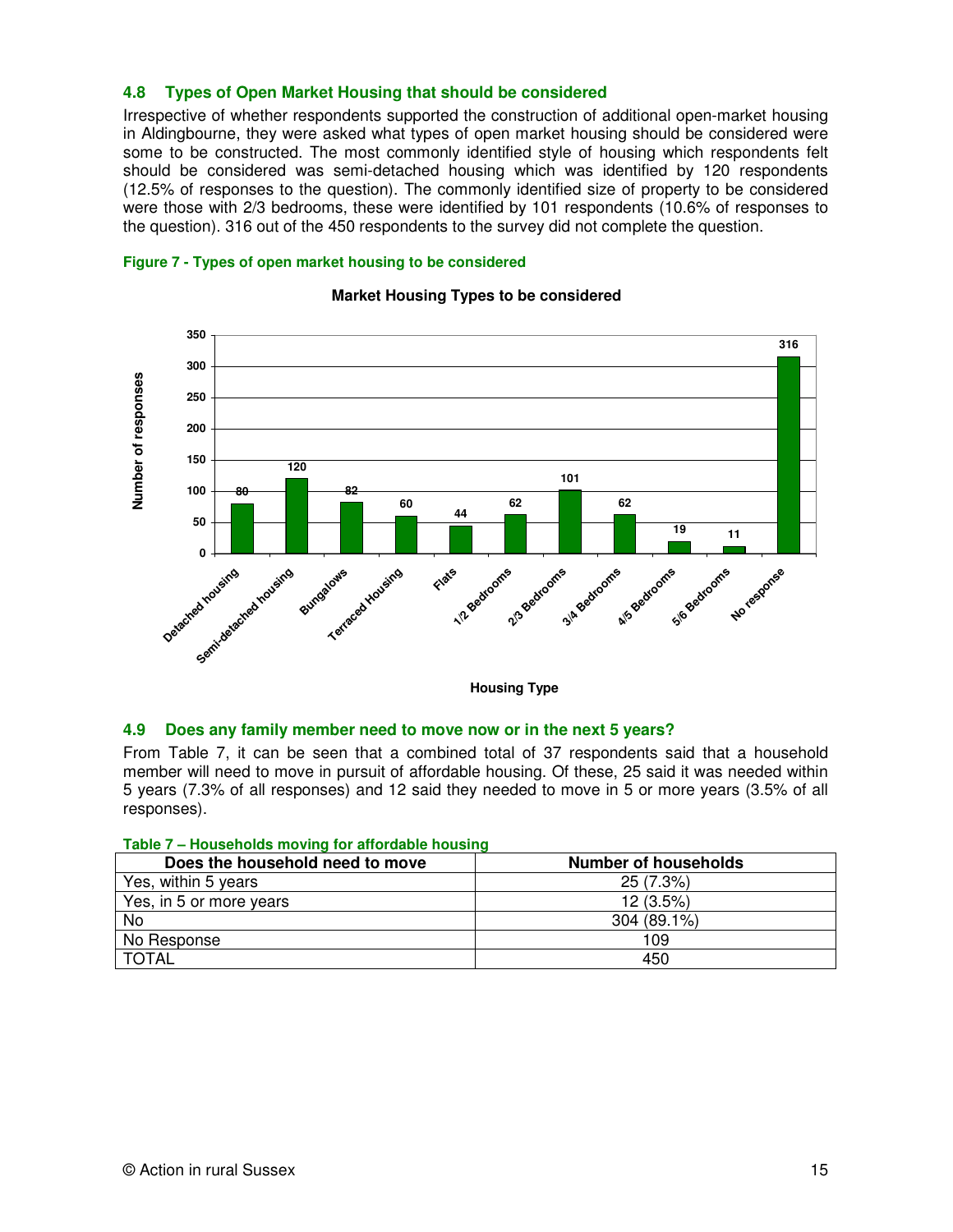As shown in Table 8, it can be seen that a combined total of 36 respondents said that a household member will need to move in pursuit of open market housing. Of these, 25 said it was needed within 5 years (9.0% of all responses) and 11 said they needed to move in 5 or more years (4.0% of all responses).

| Table 8 - Households moving for open market housing |
|-----------------------------------------------------|
|-----------------------------------------------------|

| Does the household need to move | <b>Number of households</b> |  |
|---------------------------------|-----------------------------|--|
| Yes, within 5 years             | $25(9.0\%)$                 |  |
| Yes, in 5 or more years         | 11 $(4.0\%)$                |  |
| No                              | 241 (87.0%)                 |  |
| No Response                     | 173                         |  |
| <b>TOTAL</b>                    | 450                         |  |

#### **4.10 Summary**

The trends outlined in the sections above illustrate that:

- 99.6% of respondents currently have their main home in the parish.
- 52.2% of respondents currently own their own home without a mortgage.
- 67.7% of respondents currently live in a house.
- The most common size of residence currently occupied by respondents has 3 bedrooms (42.8%).
- 1.8% of respondents identified that their current home required adaptations in order for them to remain living in it.
- Of respondents completing the question: 77.8% currently live in the village.
- 58.0% of respondents would support an affordable housing development for local people if there were a proven need.
- 25.6% of respondents would support the development of other housing within the parish. The most commonly supported forms of such housing would be semi-detached housing with 2/3 bedrooms.
- 10.8% of respondents knew of a household that would need to leave the parish in pursuit of affordable housing.
- 13.0% of respondents knew of a household that would need to leave the parish in pursuit of open-market housing.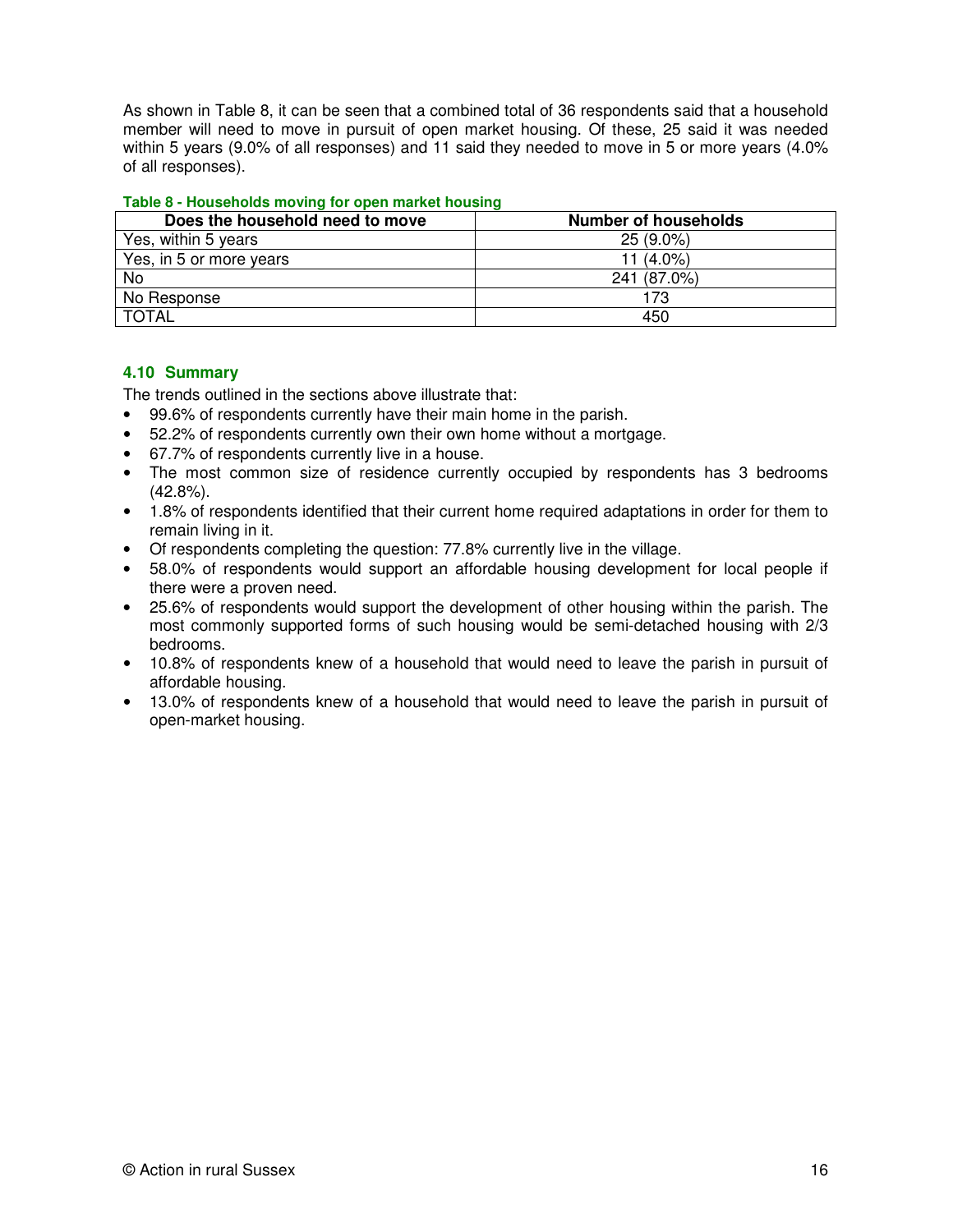# **5 Survey Part 2 Results – Affordable Housing Need**

Part 2 of the survey was only completed by those respondents who indicated that their current home was unsuitable for their household's needs.

These were then assessed against the criteria of personal circumstance, income level and evidence of a local connection in order to determine whether each household was a potential candidate for affordable housing in the parish.

In all, a total of 27 households were identified as being in need of affordable housing.

A total of 11 respondents were excluded on the basis that they had sufficient income to obtain housing via the open market, that their current home was adequate in meeting their housing requirements or that they did not possess a sufficiently strong local connection to the parish. A further 2 respondents were also identified as not eligible for affordable housing, but they clearly indicated a need to downsize to a more appropriate property that met their needs.

The remainder of this section provides an overview of the responses received from households identified as being in need of affordable housing within the parish. Please be aware that this information represents responses to the Housing Needs Survey and does not include information relating to the Local Authority Housing Register. The number of households identified as being in need by the survey that are also on the Housing Register is identified in the section below.

#### **5.1 Residence and Local Connection**

Of the 27 respondents in need of affordable housing:

- 21 currently live in Aldingbourne (77.8% of all in need respondents)
- 3 currently work in Aldingbourne (11.1% of all in need respondents)
- 13 have relatives in Aldingbourne (48.1% of all in need respondents)
- 4 have previously lived in Aldingbourne (14.8% of all in need respondents)
- All respondents completed the question.

#### **5.2 Length of residence**

Table 9 below provides a break down of the length of residence for those respondents that identified that they currently lived in Aldingbourne, worked in the village, have relatives in the village or lived in Aldingbourne on a previous occasion (where they answered the question).

|                     | $0-5$      | $6 - 10$   | $11 - 15$  | $16 - 20$ | $21 - 25$ | 26-30      | $30+$      | <b>Whole</b> |
|---------------------|------------|------------|------------|-----------|-----------|------------|------------|--------------|
|                     | vears      | vears      | vears      | vears     | vears     | vears      | vears      | life         |
| Currently live in   |            |            |            |           |           |            |            |              |
| Aldingbourne        | (21.4%)    | (21.4%)    | $(0.0\%)$  | (21.4%)   | (28.6%)   | $(0.0\%)$  | $(0.0\%)$  | $(7.1\%)$    |
| Work<br>the<br>ın   |            |            |            |           |           |            |            |              |
| village             | $(50.0\%)$ | $(50.0\%)$ | $(0.0\%)$  | $(0.0\%)$ | $(0.0\%)$ | $(0.0\%)$  | $(0.0\%)$  | $(0.0\%)$    |
| Have<br>relatives   |            |            |            |           |           |            |            |              |
| in the village      | $(0.0\%)$  | $(40.0\%)$ | $(20.0\%)$ | $(0.0\%)$ | $(0.0\%)$ | $(20.0\%)$ | $(20.0\%)$ | $(0.0\%)$    |
| Previously<br>lived |            |            |            |           |           |            |            |              |
| in Aldingbourne     | $(0.0\%)$  | $(0.0\%)$  | $(0.0\%)$  | (33.3%)   | (66.7%)   | $(0.0\%)$  | $(0.0\%)$  | $(0.0\%)$    |

**Table 9 - Length of residence** 

#### **5.3 When accommodation is required**

A total of 17 (63.0%) of the respondents in housing need stated that they would need to move within 2 years, 8 respondents (29.6%) highlighted a need to move between 2 and 5 years from now, whilst 2 (7.4%) respondents made clear that they would need to move in 5 or more years from now. All respondents provided an answer to the question.

#### **Figure 8 - Likely timeframe in which respondents would need to move**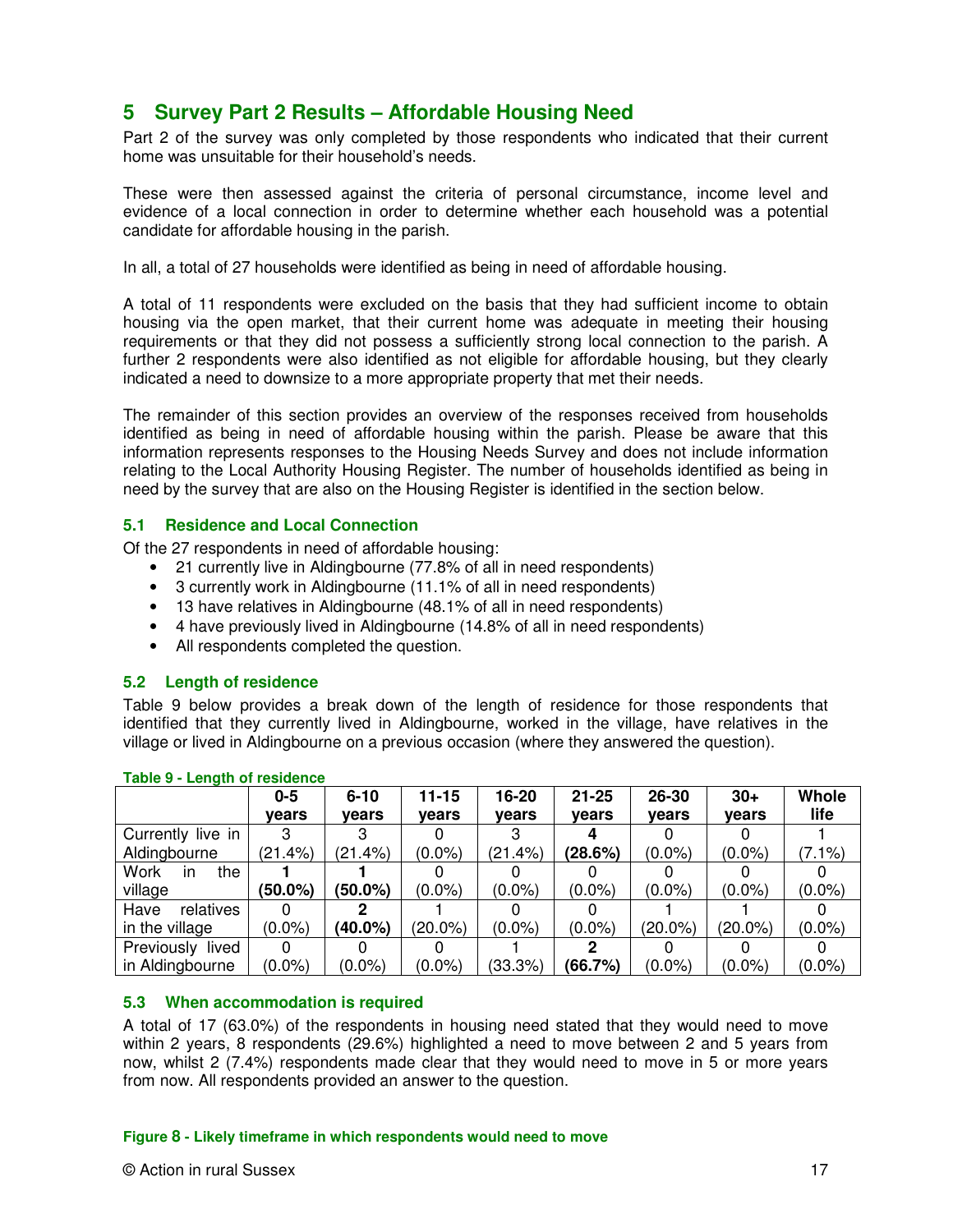#### **Timeframe for moving amongst households in need**



**Timeframe**

#### **5.4 Current tenure of households in need**

Of those households identified as being in need: 12 were living with parents (48.0%), 8 were renting privately (32.0%), 2 were renting from a Housing Association (8.0%), 1 owns it with a mortgage (4.0%), 1 provided an 'Other' response (4.0%) and 1 rents from the local authority (4.0%) with 2 respondents not completing the question.

#### **Figure 9 - Current tenure of households in need**



#### **Current tenure of households in need**

**Number of respondents**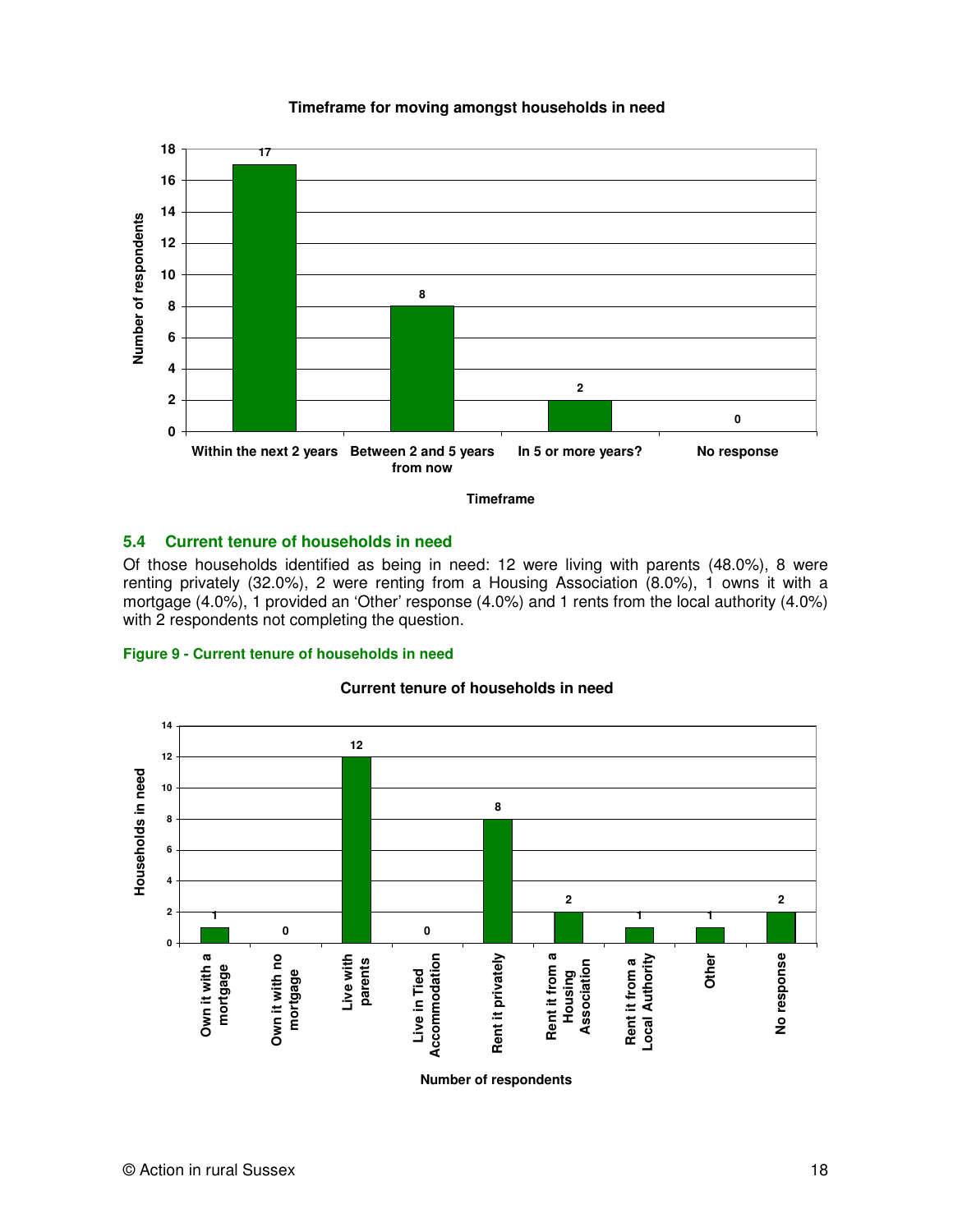#### **5.5 Housing Register**

A total of 3 respondents (12.5%) with a local connection who indicated a housing need are currently on the Local Authority or Housing Association housing register, with 21 respondents (87.5%) not currently being on the housing register. 3 respondents did not complete the question.

#### **5.6 Reasons for moving**

As shown in Table 10, when asked why the household needed to move, 16 respondents said it was to set up an independent home, 3 respondents needed a cheaper home, 2 needed a larger home, 2 needed to change tenure, 1 needed to avoid harassment and 1 respondent provided 'Other' responses. A single respondent did not complete the question.

| <b>Reason for moving</b>                         | <b>Number of respondents</b> |
|--------------------------------------------------|------------------------------|
| Need to set up an independent home               | 16 (61.5%)                   |
| Need larger home                                 | 2(7.7%)                      |
| Need to be closer to carer or dependent, to give | $0(0.0\%)$                   |
| or receive support                               |                              |
| Need cheaper home                                | 3(11.5%)                     |
| Need to avoid harassment                         | 1(3.8%)                      |
| Need to be closer to employer                    | $0(0.0\%)$                   |
| Need a secure home                               | $0(0.0\%)$                   |
| Need to change tenure                            | 2(7.7%)                      |
| Need adapted home                                | $0(0.0\%)$                   |
| Need a more manageable home                      | $0(0.0\%)$                   |
| Need to be closer to/have access to public       | $0(0.0\%)$                   |
| transport                                        |                              |
| Need a smaller home – present home is difficult  | $0(0.0\%)$                   |
| to manage                                        |                              |
| Other                                            | (3.8%)                       |
| No response                                      | (3.8%)                       |
| <b>TOTAL</b>                                     | 27                           |

#### **Table 10 - Reasons for needing to move house**

#### **5.7 Accommodation requirements**

Of the in-need households, 4 respondents (100.0%) identified a need in future for ground floor accommodation. 0 respondents (0.0%) identified a need for other housing with support services provided, 0 respondents (0.0%) identified a need for sheltered housing with support services provided and 0 respondents (0.0%) residential housing with care provided. 23 respondents did not complete the question (85.2%).

#### **5.8 Preferred tenure**

12 of the 27 households in need of affordable housing indicated a preference wanted to rent from a Housing Association (46.2%), 11 to purchase a property on the open market (42.3%), 2 were seeking a shared-ownership property (7.7%), 1 wished to rent from a private landlord (3.8%), whilst 1 respondent did not complete the question.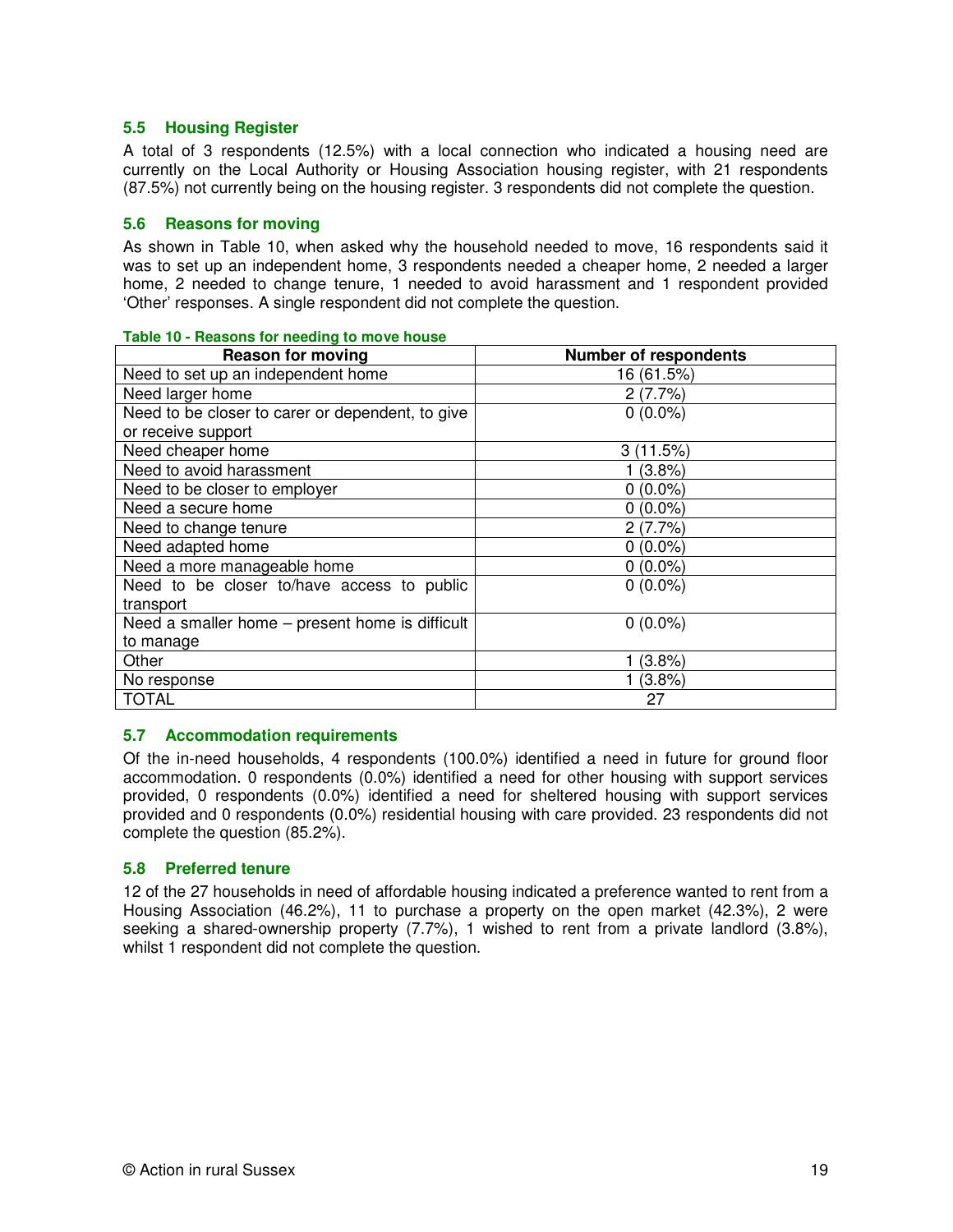#### **5.9 Housing Type**

**Figure 10 - Preferred accommodation type** 

A total of 12 respondents indicated a preference for a house (46.2%), 8 respondents indicating a preference for a flat/maisonette/apartment (30.8%), 4 for a bungalow (15.4%), with 2 respondents indicating a preference for retirement accommodation (7.7%). 1 respondent did not complete the question.



#### **Preferred accommodation type**

#### **5.10 Affordability**

To enable an accurate calculation of the number of people that are in housing need and cannot afford to either purchase or rent on the open market, respondents were asked for their gross annual income and the amount of savings they have.

Figure 11 outlines the annual incomes for those in housing need and that have a local connection. Those respondents who have the highest income were still below the figure determined to be able to afford a property in Aldingbourne. The most common annual income was in the £10,000 - £17,999 category.

From Figure 11 it can be seen that

- $\circ$  21 (77.8%) households have an income below £24,999 per annum which is the lowest level income that would be considered for shared ownership housing
- $\circ$  6 (22.2%) households have an income of over £24,999. 1 of these households had an income over £40,000.
- o All respondents provided a response to the question.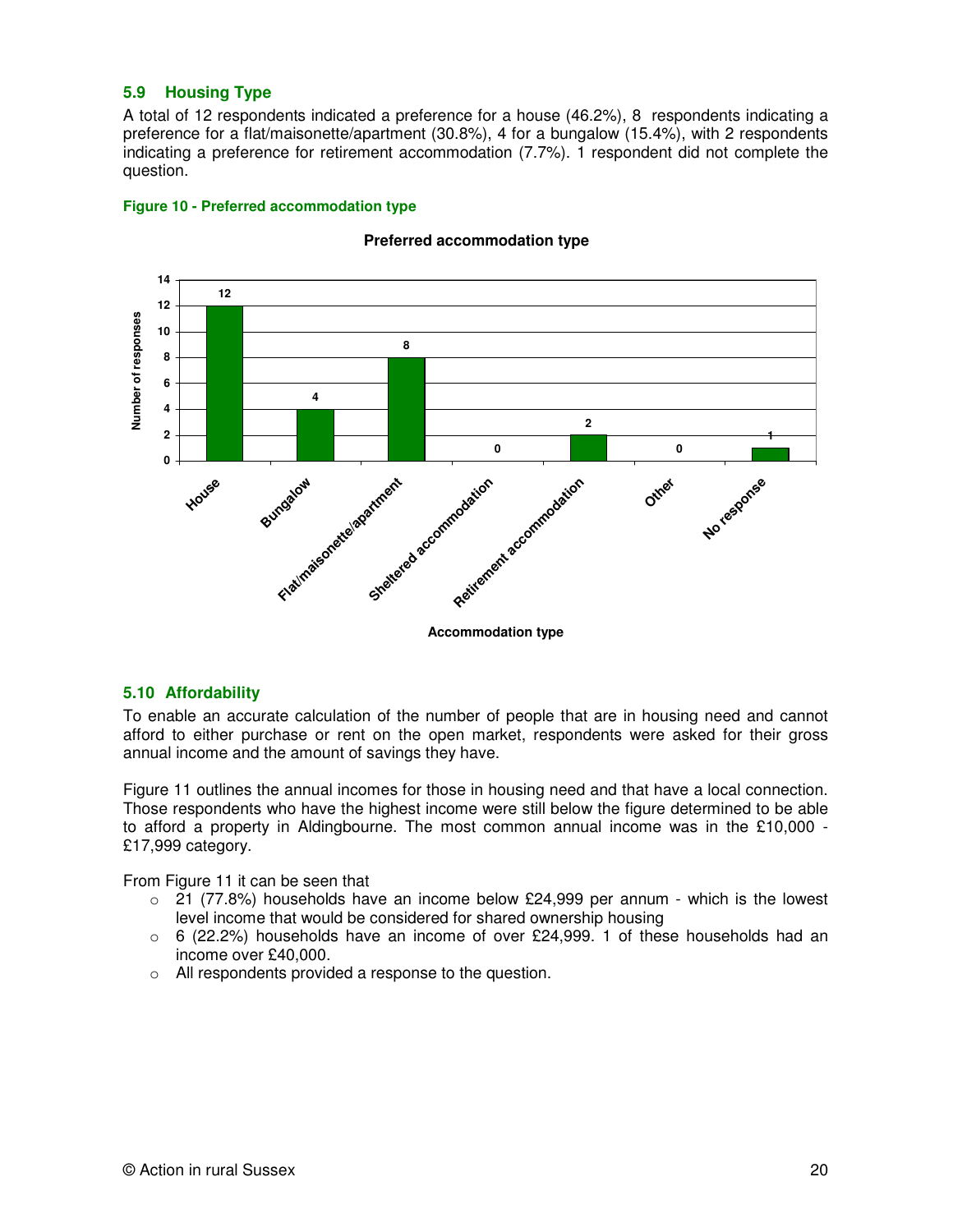

**Figure 11 - Annual Incomes of Households in Housing Need with a local connection** 

**Annual household income of households in housing need**

From Figure 12, it can be seen that 14 of the 27 households in housing need have no savings (51.9%), 7 households have savings below £3,000 (25.9%), 3 households have savings between £3,001 and £5,000 (11.1%), whilst 3 household had savings in excess of £10,000 (11.1%).





#### **Savings of households in need with a local connection**

**Savings level (£)**